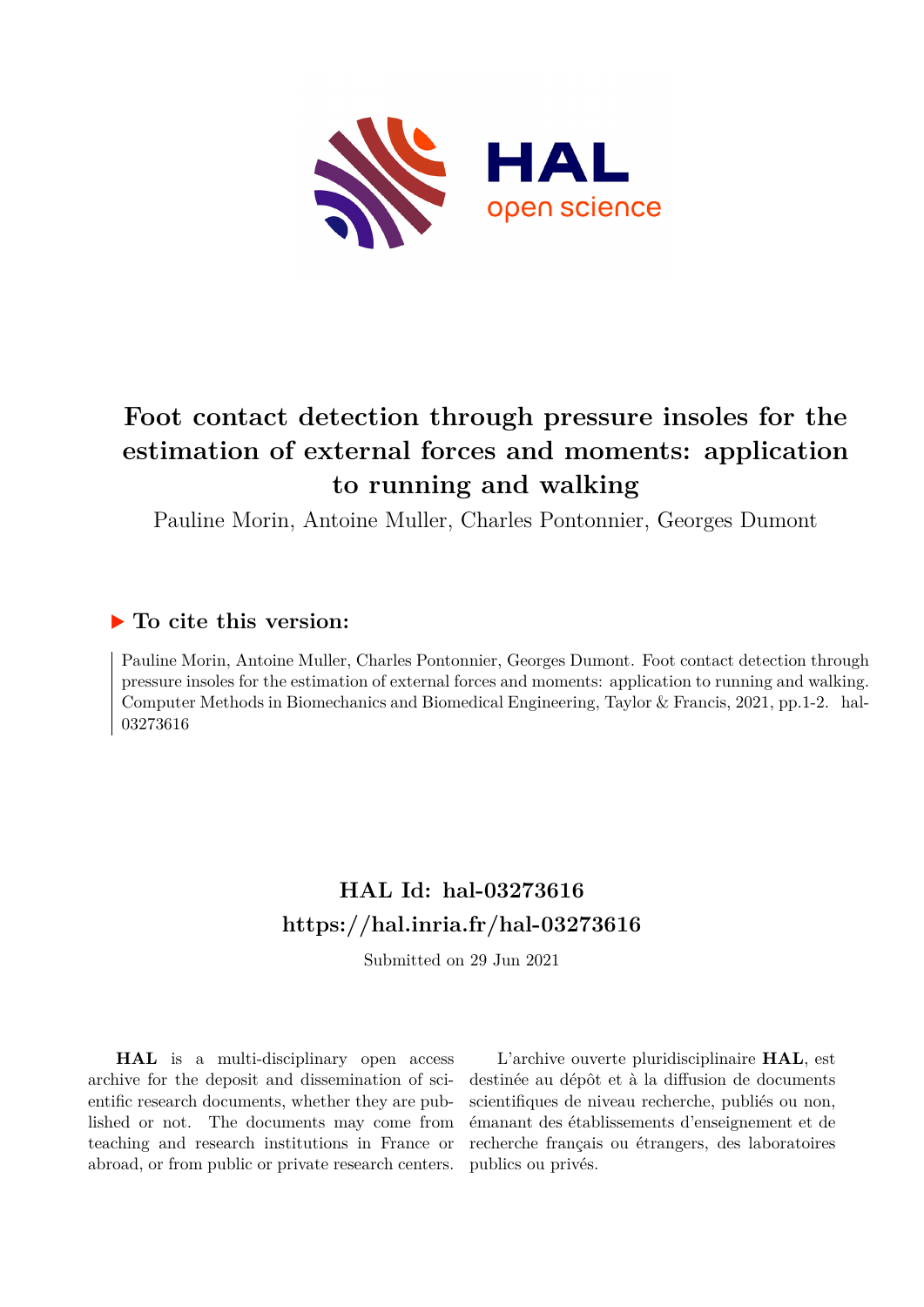## **Foot contact detection through pressure insoles for the estimation of external forces and moments: application to running and walking**

Pauline Morin<sup>1\*</sup>, Antoine Muller<sup>2</sup>, Charles Pontonnier<sup>1</sup>, Georges Dumont<sup>1</sup>

<sup>1</sup>Univ Rennes, CNRS, Inria, IRISA - UMR 6074, F-35000 Rennes, France

<sup>2</sup>Univ Lyon, Univ Gustave Eiffel, Université Claude Bernard Lyon 1, LBMC UMR\_T 9406, F-69675 Lyon, France

**Keywords***:* prediction, ground reaction force

### **1. Introduction**

In motion analysis studies, classical inverse dynamics methods require knowledge of the ground reaction forces and moments (GRF&M) to compute internal forces. Force platforms are considered as the gold standard to measure GRF&M applied to the feet. Such devices reduce the ecological aspect of the experimental conditions by limiting the analysis area. Estimating external forces from motion data and dynamic equations circumvents this limitation at the expense of accuracy.

In such an estimation method, the inverse dynamics problem is undetermined since contact is modelled by multiple points representing the potential ground-foot contact area. The contact is systematically multiple during double support phases and using multi-point models that Dorn T. W. et al. (2010) recommends. An optimization approach distributes the forces preserving the global equilibrium on the active contact points according to physiological assumptions, e.g. minimizing external forces. A contact point is considered active when that point on the foot is in contact with the ground. Contact detection is usually based on kinematic parameters such as height and velocity thresholds. Fritz et al. (2019) showed that the tuning of those parameters according to the subject and the task affects the accuracy of the method. Obtaining the correct setting remains time-consuming and requires biomechanical knowledge to be effective.

This abstract presents a study that evaluates the potential of pressure insoles to detect contact in an external force estimation method. Two contact detection methods are evaluated: one is based on kinematic thresholds and the other is based on pressure insole data. The evaluation method consists of comparing the GRF&M estimated by both methods with those measured by the force platforms during running and walking.

## **2. Methods**

Experimental data consisted of 59 running and 58 walking trials performed by 14 subjects  $(29\pm 2 \text{ years old}, 1.80\pm 0.1 \text{m})$ , 70±10kg). Motion capture data (46 markers placed on standardized anatomical landmarks according to ISB recommendations made in Wu et al. (2002) and Wu et al. (2005)) were recorded with an optoelectronic motion capture system from Qualisys (200Hz). External forces data were recorded with two AMTI force platforms (2000Hz). Underfoot pressure was recorded by Moticon pressure insoles

(100Hz, 16 pressure cells per insole, Figure 1). These wireless insoles were inserted inside the subjects' shoes.

The biomechanical model was composed of 17 rigid segments linked by 16 joints corresponding to 39 degrees of freedom. The geometric parameters were calibrated to each subject from motion data. The inertial parameters were retrieved from anthropometric tables. Joint coordinates were computed using multibody kinematic optimization. Based on the method reported in Fluit et al. (2014), the GRF&M were estimated using an optimization approach considering a set of 16 discrete contact points per foot at the centre of each pressure cell (Figure 1). At each frame, a Sequential Quadratic Programming method estimated the external forces distribution on each active contact point by minimizing the quadratic sum of external forces while respecting the wholebody dynamics equilibrium.



Figure 1 Pressure sensors and contact points repartition

Two contact detection methods were used to determine the active contact points considered for estimating the GRF&M at each frame.

The first contact detection method used **kinematic thresholds** (**KT**). A contact induces a zero-relative velocity between the foot and the ground, which implies a constant and determinable distance. In this case, a contact point is considered active if its vertical position is less than  $z_{crit} = 0.05m$  and its velocity norm is less than  $v_{crit} = 0.8m/s$  (similar to empirical values in Fluit et al.  $(2014)$ ).

The second contact detection method exploited **insoles informed** (**II**) contact detection. A contact point was considered active with a pressure higher than  $1.5N/cm^2$  on the closest pressure cell. Pressure data were filtered: low intensity peaks were removed (empirically defined as <